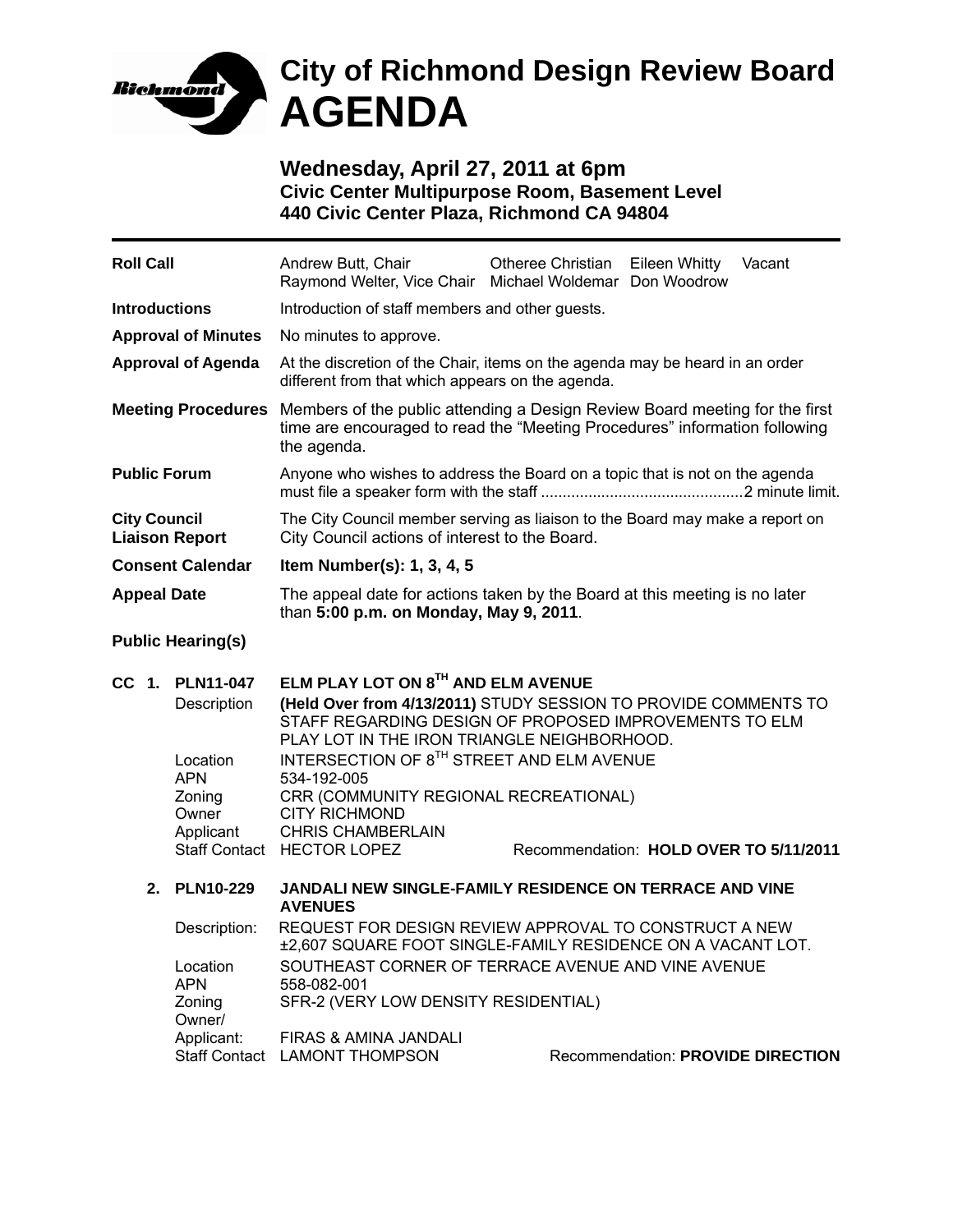# **CC 3. PLN09-048 MAKING WAVES ACADEMY EXPANSION ON TECHNOLOGY COURT**

Description RECOMMENDATION TO THE PLANNING COMMISSION ON THE DESIGN REVIEW PERMIT FOR AN EXPANSION OF THE EXISTING MAKING WAVES ACADEMY CHARTER SCHOOL LOCATED AT 4123 LAKESIDE DRIVE. THE PROPOSED EXPANSION INCLUDES CONSTRUCTION OF A NEW 41,400 SQUARE-FOOT TWO-STORY CLASSROOM BUILDING AND SITE IMPROVEMENTS AT 2900 TECHNOLOGY COURT. Location 4123 LAKESIDE DRIVE & 2900 TECHNOLOGY COURT APN 405-371-012 & 405-371-028 Zoning M-1 (INDUSTRIAL/OFFICE FLEX DISTRICT) Owner MAKING WAVES FOUNDATION INC. Applicant DARA YOUNGALE, HKIT ARCHITECTS Staff Contact HECTOR ROJAS Recommendation: **RECOMMEND APPROVAL TO PLANNING COMMISSION** 

## **CC 4. 1100513 KNOBCONE SUBDIVISION OF 4 RESIDENTIAL LOTS**

| Description | THE APPLICANT REQUESTS DESIGN REVIEW OF A TENTATIVE MAP FOR            |
|-------------|------------------------------------------------------------------------|
|             | SUBDIVISION OF THE SITE AND DESIGN REVIEW OF FOUR SINGLE-              |
|             | FAMILY RESIDENTIAL PARCELS AND A REMAINDER PARCEL. ONE                 |
|             | HOUSE EXISTS ON THE SITE; AND THE SUBDIVISION WOULD CREATE             |
|             | THREE ADDITIONAL RESIDENTIAL LOTS. THE THREE NEW SPLIT-LEVEL           |
|             | RESIDENCES WOULD RANGE IN SIZE FROM 2,400 TO 3,600 SQUARE              |
|             | FEET. THE REMAINDER OF THE SITE, A 61,540 SQUARE FOOT PARCEL,          |
|             | WOULD HAVE A DETENTION BASIN TO CONTROL RAINWATER RUNOFF               |
|             | AND WOULD REMAIN UNDEVELOPED. THE DESIGN REVIEW BOARD WILL             |
|             | RECEIVE COMMENTS ON THE PROPOSED MITIGATED NEGATIVE                    |
|             | DECLARATION.                                                           |
| Location    | 5801 KNOBCONE COURT                                                    |
| <b>APN</b>  | 435-300-010                                                            |
| Zoning      | SFR-1 (SINGLE-FAMILY RESIDENTIAL, 11,000 SQUARE FOOT MINIMUM           |
|             | LOT AREA PER UNIT)                                                     |
| Owner       | <b>FANG RONG CHUANG</b>                                                |
| Applicant   | WILLIAM RANDOLPH III                                                   |
|             | Recommendation: RECOMMEND APPROVAL TO<br>Staff Contact LAMONT THOMPSON |
|             | <b>PLANNING COMMISSION</b>                                             |

#### **CC 5. PLN11-011 FINAL LANDSCAPING PLAN FOR HANLESS HILLTOP TOYOTA**

Description APPROVE EXCEPTIONS TO THE LANDSCAPE REQUIREMENT FOR THE APPROVED EXPANSION OF HANLESS HILLTOP TOYOTA DEALERSHIP FACILITY. Location 3255 AUTO PLAZA<br>APN 405-330-006 APN 405-330-006 Zoning C-3 (REGIONAL COMMERCIAL DISTRICT) Owner LEE DONG KUK & IK Applicant HANLESS HILLTOP TOYOTA<br>Staff Contact HECTOR LOPEZ

# **Board Business** A. Staff reports, requests, or announcements

- 1. Continue discussion on landscape bond procedures.
- 2. Review and discuss possible amendments to RMC 15.04.810.030 (Fencing and Landscaping Standards, Residential Properties) and RMC 15.04.820.010 (Fencing and Landscaping Standards, Commercial Properties).

Recommendation: **CONDITIONAL APPROVAL** 

- 3. Review and discuss possible amendments to RMC 15.04.930 (Design Review) to include DRB jurisdiction over City projects.
- B. Board member reports, requests, or announcements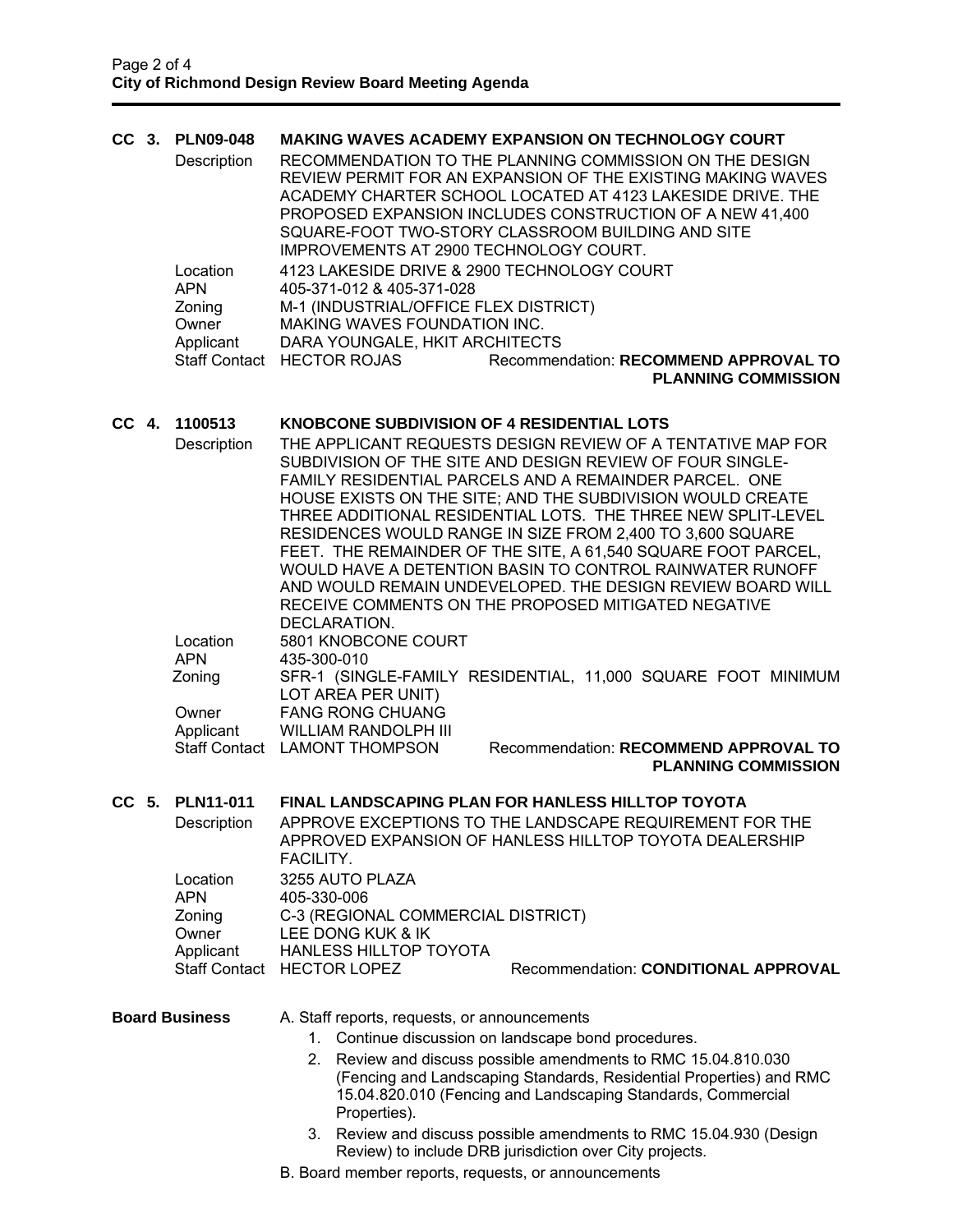**Adjournment The next meeting of the City of Richmond Design Review Board is scheduled on Wednesday, May 11, 2011.**